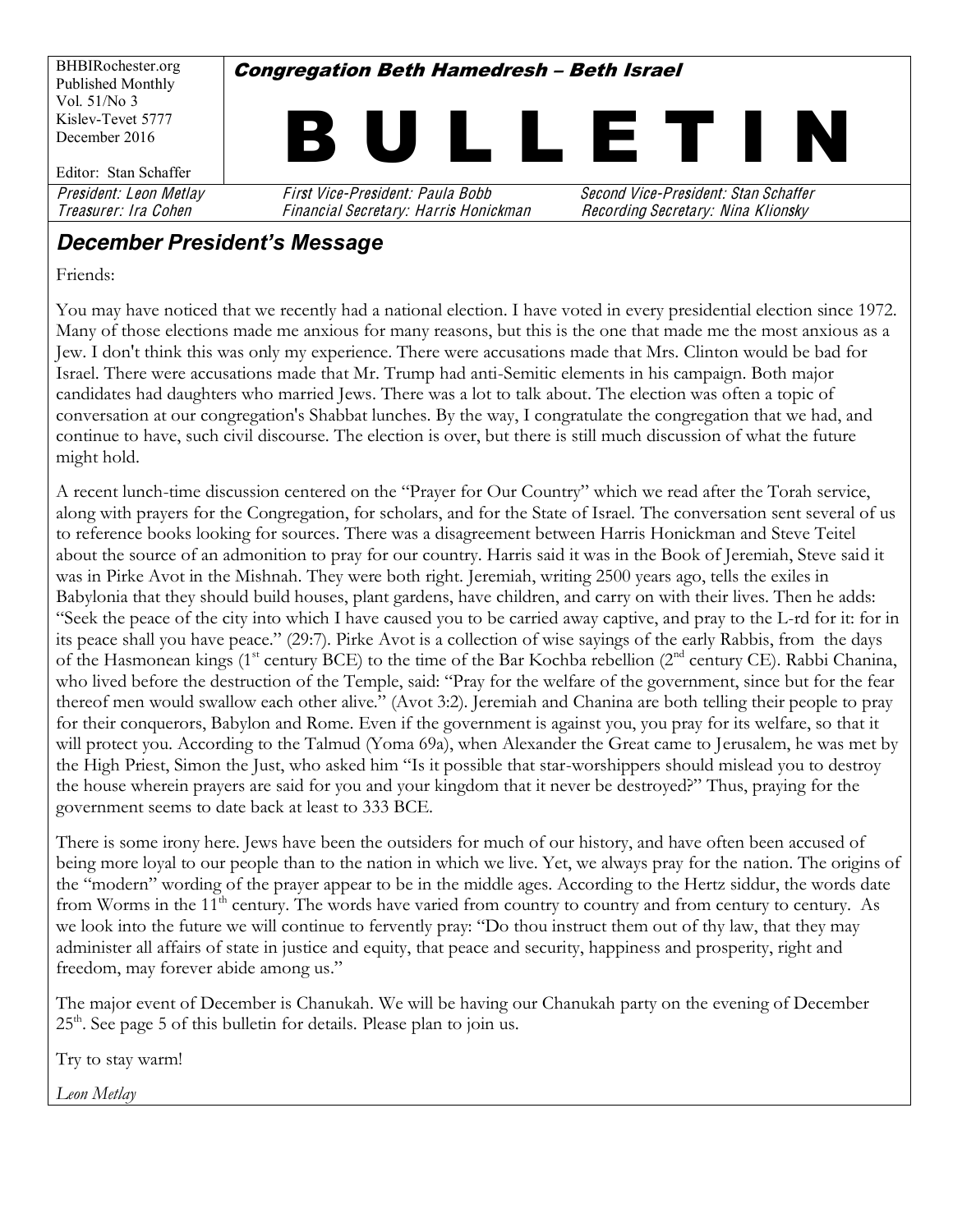# BHBI C A L ENDAR O F E V ENTS **±** DE C E MBER 2016

| Saturday  | Dec 3  | 9:30 AM  | <b>Shabbat Morning Service</b><br>Torah: Toldot                                           |  |  |  |
|-----------|--------|----------|-------------------------------------------------------------------------------------------|--|--|--|
| Friday    | Dec 9  | 7:00 PM  | Joint Shabbat Evening Service with Temple Beth Am (at TBK Room 103)                       |  |  |  |
| Saturday  | Dec 10 | 9:30 AM  | Joint Shabbat Morning Service with Temple Beth Am at BHBI<br>Torah: Vayetzei              |  |  |  |
| Sunday    | Dec 11 | 9:00 AM  | Service, Breakfast and Discussion                                                         |  |  |  |
| Monday    | Dec 12 | 7:30 PM  | <b>BHBI</b> Board of Trustees Meeting                                                     |  |  |  |
| Saturday  | Dec 17 | 9:30 AM  | Torah: Vayishlach<br><b>Shabbat Morning Service</b>                                       |  |  |  |
| Sunday    | Dec 18 | 9:00 AM  | Service, Breakfast and Discussion                                                         |  |  |  |
| Wednesday | Dec 21 | 7:30 PM  | Small Conservative Synagogue Collaborative Torah Study at BHBI                            |  |  |  |
| Saturday  | Dec 24 | 9:30 AM  | <b>Shabbat Morning Service</b><br>Torah: Vayeishev<br>Blessing of the New Month           |  |  |  |
| Sunday    | Dec 25 | 9:00 AM  | Service, Breakfast and Discussion                                                         |  |  |  |
|           |        | 5:00 PM  | BHBI/Beth Am Joint Chanukah Party at BHBI (Candle Lighting at 5:30,<br>Dinner at $6:00$ ) |  |  |  |
| Friday    | Dec 30 | 7:00 PM  | Joint Shabbat Evening Service with Temple Beth Am at BHBI                                 |  |  |  |
| Saturday  | Dec 31 | 10:00 AM | Joint Shabbat Morning Service with Temple Beth Am (at TBK Room 103)<br>Torah: Miketz      |  |  |  |

### **SHABBAT CANDLELIGHTING TIMES**

Friday, Dec.  $2 - 4:17$  PM Friday, Dec. 9 - 4:16 PM Friday, Dec.  $16 - 4:18$  PM Friday, Dec.  $23 - 4:21$  PM Friday, Dec.  $30 - 4:26$  PM

### **MAKE YOUR CHANUKAH PURCHASES AT AMAZON.COM AND SUPPORT BHBI AT THE SAME TIME!**

Why not contribute to BHBI while making on-line purchases? It's easy to make purchases on-line at Amazon.com and support BHBI financially at the same time. Just go to the BHBI web page at [www.BHBIRochester.org](http://www.bhbirochester.org/) and click on the Amazon.com link. Each time you make a purchase after linking to Amazon.com from our web page, BHBI gets a percentage of the purchase price. The more you buy in this way, the more BHBI makes!

#### **THANK YOU**

Thank you to Leon Metlay and Nina Klionsky and to Tammy Strubel for donating the beautiful flowers that graced our bimah on the High Holy Days.

#### **FIRES IN ISRAEL**

Jewish Federations [are collecting funds](https://secure-fedweb.jewishfederations.org/page/contribute/israel-fire-emergency-fund) to help address the impact of over 200 fires raging across Israel, which have already displaced nearly 100,000 people. In many places, essential services such as electricity and train lines have been interrupted. Many major roads have been closed intermittently. The impact on Israelis will be long-lasting. Jewish federations around the U.S. are collecting funds to help the Israeli public with urgent and emerging needs. You can contribute through the Rochester Jewish Federation at [www.jewishrochester.org](http://www.jewishrochester.org/) or at [https://secure](https://secure-fedweb.jewishfederations.org/page/contribute/israel-fire-emergency-fund)[fedweb.jewishfederations.org/page/contribute/israel-fire-emergency-fund](https://secure-fedweb.jewishfederations.org/page/contribute/israel-fire-emergency-fund)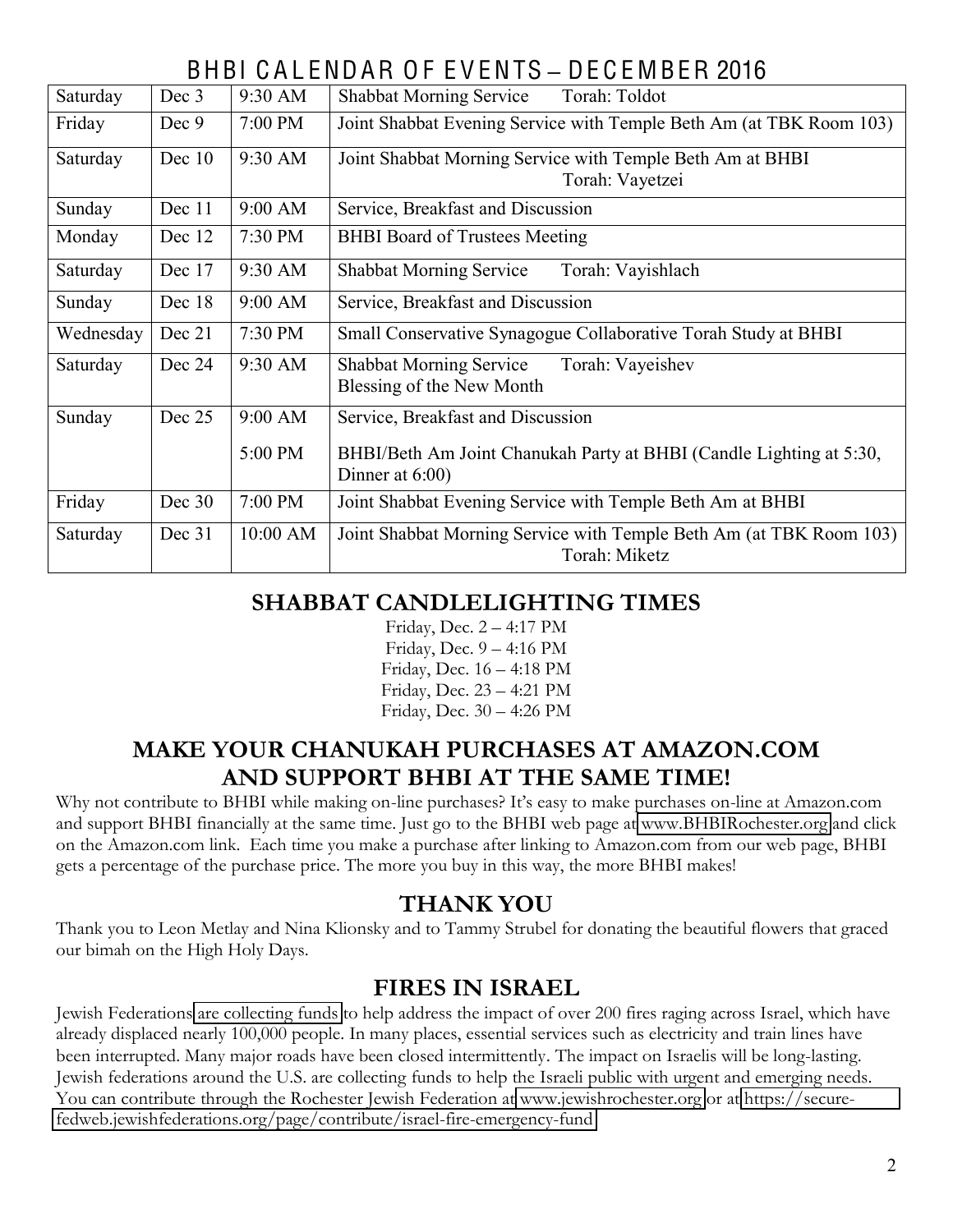### **DONATIONS THANK YOU FOR YOUR GENEROSITY!**

#### **GENERAL FUND**

In memory of Bernard Lipschutz *Judith Mercer*

In memory of Ida Phillips *Mitchel Markus*

In memory of Herbert Hirsch *Phyllis Hirsch, Sue Hirsch and Debi Boyer*

#### **HIGH HOLY DAY APPEAL**

Thanks to the following people for contributing to our High Holy Day Appeal:

Sue Baker Ira Cohen Philip Garver Harris and Aline Honickman Arthur Mercer Judith Mercer Jeff Nidetz and Leslie Toker Stan and Elaine Schaffer Tamara Strubel Steve and Ruth Teitel Peg Toker Hermann Vogelstein

If you haven't had a chance to send in your donation yet, you can still do so!

# **THANK YOU TO OUR KIDDUSH SPONSORS FOR THE MONTH OF NOVEMBER**

- November 5 Ellen Franke in honor of Ira Cohen's birthday
- November 12 Hermann and Esther Vogelstein in memory of their mother, Ingeborg Vogelstein
- November 19 Leon Metlay and Nina Klionsky in honor of the birthdays of Leon's sister, Beth Metlay, Nina's brother, Daniel Klionsky, and their nieces, Robyn and Katharine Carney
- November 26 *Leon Metlay and Nina Klionsky to wish everyone a Happy Thanksgiving and in honor of Leon's* birthday

# **GOODSEARCH.COM**

Goodsearch.com is an on-line internet search program that pays non-profit organizations like BHBI a fee every time someone uses their search service. Go to [www.goodsearch.com,](http://www.goodsearch.com/) enter the search term that you want and put in BHBI on the line where it says Who Do You Goodsearch For? BHBI will benefit from each search you make!

# **SMALL CONSERVATIVE SHUL COLLABORATIVE TORAH STUDY**

This month's Small Conservative Shul Collaborative Torah Study session will be held at BHBI on Wednesday, December 21<sup>st</sup> at 7:30 p.m. at BHBI. Come and bring your friends. Everyone is welcome! If you haven't attended before, give it a try  $-$  you will definitely enjoy the lively discussion.

## **AD SPONSORS**

We are always looking for additional businesses that are interested in placing an ad in the BHBI Bulletin. If you know of someone whose business or company may be interested, contact Stan Schaffer at 473-8072 or by e-mail at [stanschaffer@frontiernet.net](mailto:stanschaffer@frontiernet.net)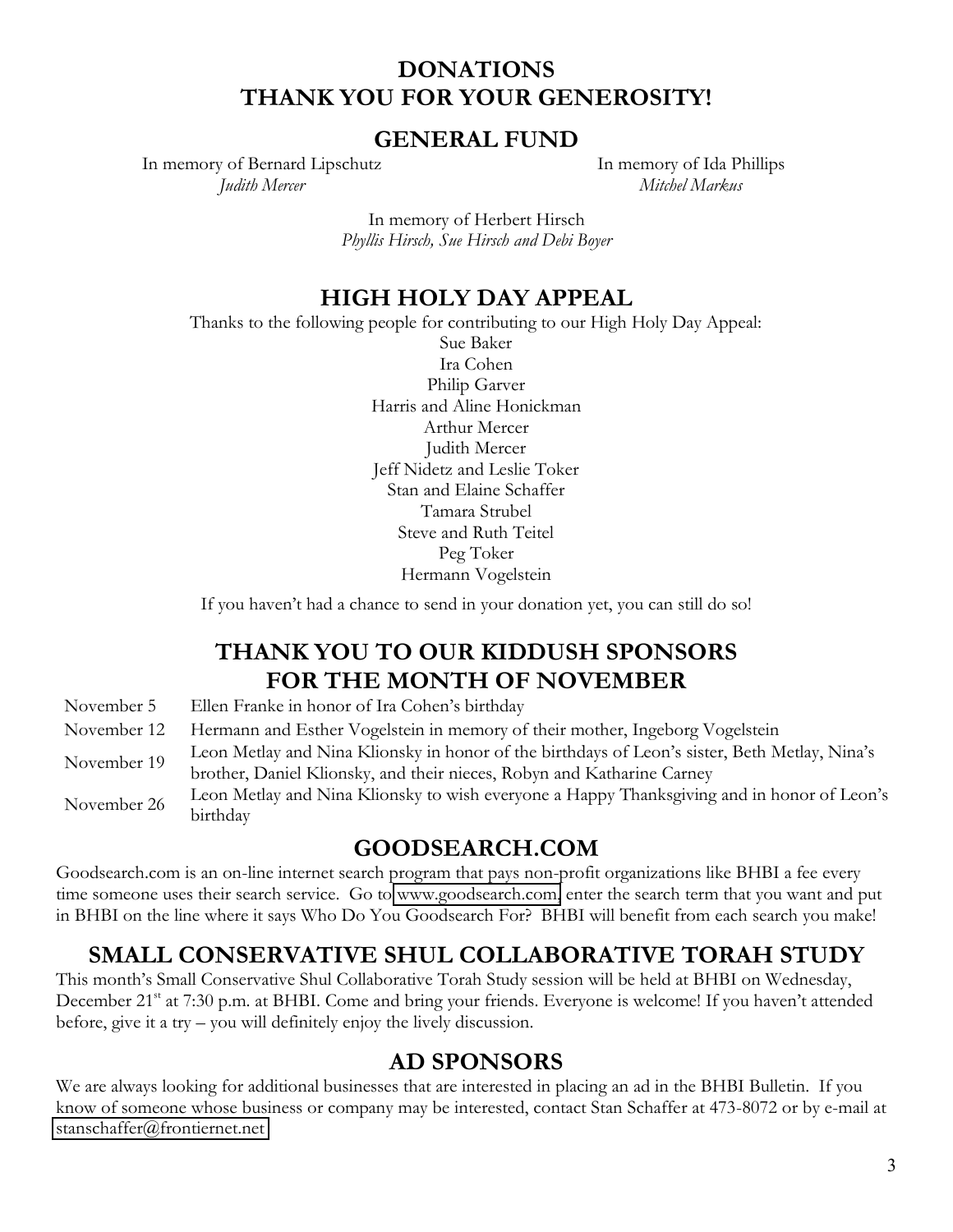# **YAHRZEITS**

At the following Shabbat Services, we will read the names of our late loved ones whose Yahrzeits will occur on that Shabbat or during the following week.

| December 2-3                                                                                                  | Kisley           | December 9-10                                                                                   | Kisley                           | December 23-24                                                                                                                                               | $Kislev -$<br>Tevet                                                                                                                                                 | December 30-31   | Tevet |
|---------------------------------------------------------------------------------------------------------------|------------------|-------------------------------------------------------------------------------------------------|----------------------------------|--------------------------------------------------------------------------------------------------------------------------------------------------------------|---------------------------------------------------------------------------------------------------------------------------------------------------------------------|------------------|-------|
| Sam Morris*<br>Israel Schriba*<br>Jacob Smilack*<br>Dorothy Lewis Cohen*<br>Mark H. Keyfetz*<br>Rachel Olkes* | 4<br>4<br>4<br>6 | Rose Alderman*<br>Feist Hess*<br>Eleanor Teitel<br>Dr. Mark Blue<br>Wolf Schild*<br>Jack Soble* | 10<br>10<br>10<br>11<br>12<br>14 | 24<br>Ida Bobb<br>Emanuel Kovelski*<br>24<br>25<br>Sarah Hoffman*<br>25<br>Hyman Snider*<br>Michael Miller*<br>27<br>28<br>Emma Aranow*<br>28<br>Karen Cohen | Morris Kanthor*<br>Morton Fink*<br>Abraham Weinstein*<br>Abraham Stolnitz*<br>Barbara Bertman*<br>Sigmund Traub*<br>Meriam Jossem*<br>Mary Franke<br>David Goodman* | 4<br>4<br>6<br>6 |       |
| Meyer Kovelski*<br>Fanny Titof<br>Nathan Bernstein*                                                           | 8<br>9           | December 16-17                                                                                  | Kisley                           |                                                                                                                                                              |                                                                                                                                                                     | 8<br>8           |       |
| Beatryce Cohen*<br>Joseph Louis Shapiro*                                                                      | 9<br>9           | Bernard Rodney<br>Edward M. Hart<br>Hyman Ring*<br>Joseph Goldberg*                             | 17<br>19<br>20<br>21             | *Denotes name<br>memorialized on<br><b>BHBI</b> Memorial<br>Plaque                                                                                           |                                                                                                                                                                     |                  |       |

We pray that our mourners will be comforted among all the mourners of Zion and Jerusalem and that the memory of the deceased continues to be a blessing to all who knew them.

# **MEMORIAL PLAQUES**

You can also memorialize a friend or loved one on a BHBI memorial plaque. Our memorial plaques are very reasonably priced. For more information, contact Stan Schaffer at 473-8072 or [stanschaffer@frontiernet.net](mailto:stanschaffer@frontiernet.net)



So far our *TOPS* Gift Card fundraiser has been quite successful. Remember, *TOPS* Gift Cards are now available through BHBI in \$50 denominations. To purchase *TOPS* Gift Cards, contact Stan Schaffer at 473-8072 or by e-mail at stanschaffe[r@fronti](mailto:stanschaffer@frontiernet.net)ernet.net

# **CEMETERY PLOTS**

Did you know that BHBI has designated sections at Stone Road, Britten Road and Mt. Hope Cemeteries and that we sell cemetery plots? If you would like more information, contact Steve Teitel.

# **BHBI WEBSITE**

Have you checked out the BHBI web site lately? If you haven't there is a lot that you're missing. The web site at [www.BHBIRochester.org](http://www.bhbirochester.org/) provides information about many aspects of our congregation, lists the BHBI calendar, has electronic versions of this and previous bulletins going back several years, has an extensive history of our congregation along with historic photos, includes photos from several BHBI dinners, picnics and other special events, and has the unique Adon Olam Songbook with information on over 100 melodies for Adon Olam.

# **CHANUKAH TRIVIA**

Which letter on Israeli dreydels is different from the letters on the dreydels that we use in this country? See page 6.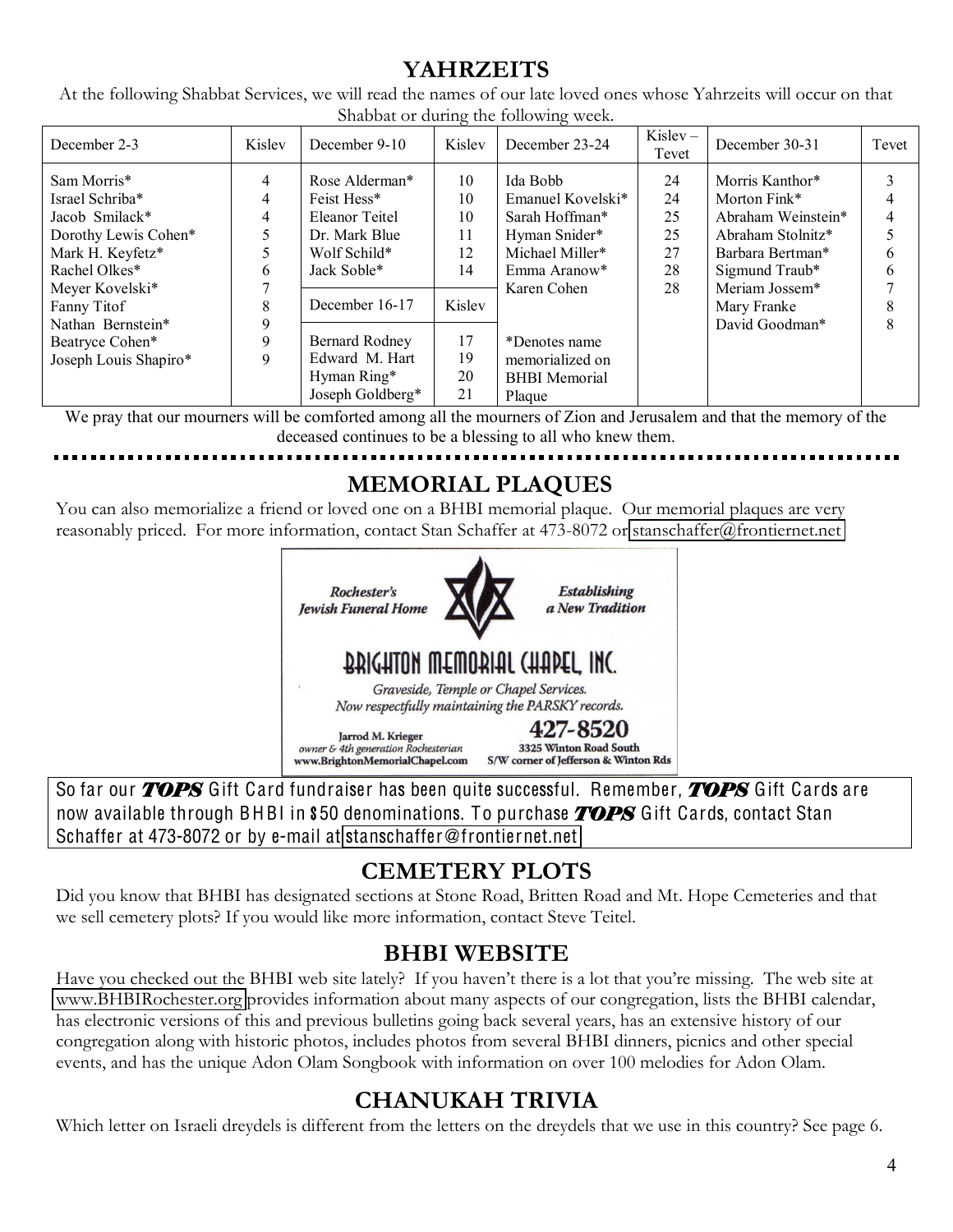

#### **Come One, Come All To the Joint BHBI-Beth Am Chanukah Party and Holiday Dinner**

Sunday, December 25th at BHBI

Snacks and a get together at 5 pm

Hanukkah candle lighting at 5:30 pm

Dinner at 6 pm

Don't forget to bring your menorah.

Cost \$12 for adults, \$8 for children ages 12 and younger (\$36 family maximum)

RSVPs should be received by 5 pm on December  $19<sup>th</sup>$ 

You may e-mail your RSVP to [bhbirochester@gmail.com,](mailto:bhbirochester@gmail.com) you may call the BHBI office at 244-2060 to leave a message, or you may send the completed form below to BHBI, 1369 East Avenue, Rochester, NY 14610.

 $Name(s): \_\_\_\_\_\_$ 

# of Adults Attending: \_\_\_\_\_\_\_\_\_\_\_ @ \$12 each

# of Children 12 Years of Age and Under Attending: \_\_\_\_\_\_\_\_\_ @ \$8 each

Total amount remitted: \$\_\_\_\_\_\_\_\_\_\_

| At Our Chanukah Party, We Always Enjoy Reciting 'The Night Before Chanukah'. Here Are the Lyrics: |                                                      |  |  |  |  |
|---------------------------------------------------------------------------------------------------|------------------------------------------------------|--|--|--|--|
| 'Twas the night before Chanukah, boychicks and maidels                                            | With much gesshray, I asked, "Du bist a Yid?"        |  |  |  |  |
| Not a sound could be heard, not even the draidels.                                                | "Avada, mein numen is Schloimey Claus, kid."         |  |  |  |  |
| The Menorah was set on the chimney, alight                                                        | "Come into the kitchen, I'll get you a dish,         |  |  |  |  |
| In the kitchen the Bubba hut gechapt a bite.                                                      | A guppell, a schtickala fish."                       |  |  |  |  |
| Salami, pastrami, a glessala tay                                                                  | With smacks of delight, he started his fressen,      |  |  |  |  |
| And zayerah pickles with bagels, oy vay!                                                          | Chopped liver, knaidlach and kreplah gegessen.       |  |  |  |  |
| Gezunt and geschmack, the kinderlech felt                                                         | Along with his meal, he had a few schnapps,          |  |  |  |  |
| While dreaming of tagelach and Chanukah gelt.                                                     | When it came to eating, this boy was the tops.       |  |  |  |  |
| The clock on the mantlepiece away was tickin'                                                     | He asked for some knishes with pepper and salt,      |  |  |  |  |
| And Bubba was serving a schtickala chicken.                                                       | But they were so hot, he yelled "Oy Gevalt."         |  |  |  |  |
| A tumult arose like a thousand brauches,                                                          | Unbuttoning his haizen, he rose from the tisch,      |  |  |  |  |
| Santa had fallen and broken his tuches.                                                           | And said, "Your Kosher essen is simply delish."      |  |  |  |  |
| I put on my slippers, eins, tsvay, drei,                                                          | As he went to the door, he said "I'll see you later, |  |  |  |  |
| While Bubba was now on the herring and rye.                                                       | I'll be back next Pesach, in time for the Seder."    |  |  |  |  |
| I grabbed for my bathrobe and buttoned my gotkes                                                  |                                                      |  |  |  |  |
| While Bubba was busy devouring the latkes.                                                        | More rapid than eagles his prancers they came,       |  |  |  |  |
|                                                                                                   | As he whistled and shourted and called them by name: |  |  |  |  |
| To the window I ran and to my surprise                                                            | "Now Izzy, now Morris, now Yitzak, now Sammy,        |  |  |  |  |
| A little red yarmulka greeted my eyes.                                                            | Now Irving and Maxie, and Moishe and Mannie."        |  |  |  |  |
| Then he got to the door and saw the Menorah,                                                      | He gave a gesshray as he drove out of sight:         |  |  |  |  |
| "Yiddishe kinder," he said, "Kenehora.                                                            | "Gooten Yomtov to all, and to all a good night."     |  |  |  |  |
| I thought I was in a goyisha hoise,                                                               |                                                      |  |  |  |  |
| But as long as I'm here, I'll leave a few toys."                                                  |                                                      |  |  |  |  |